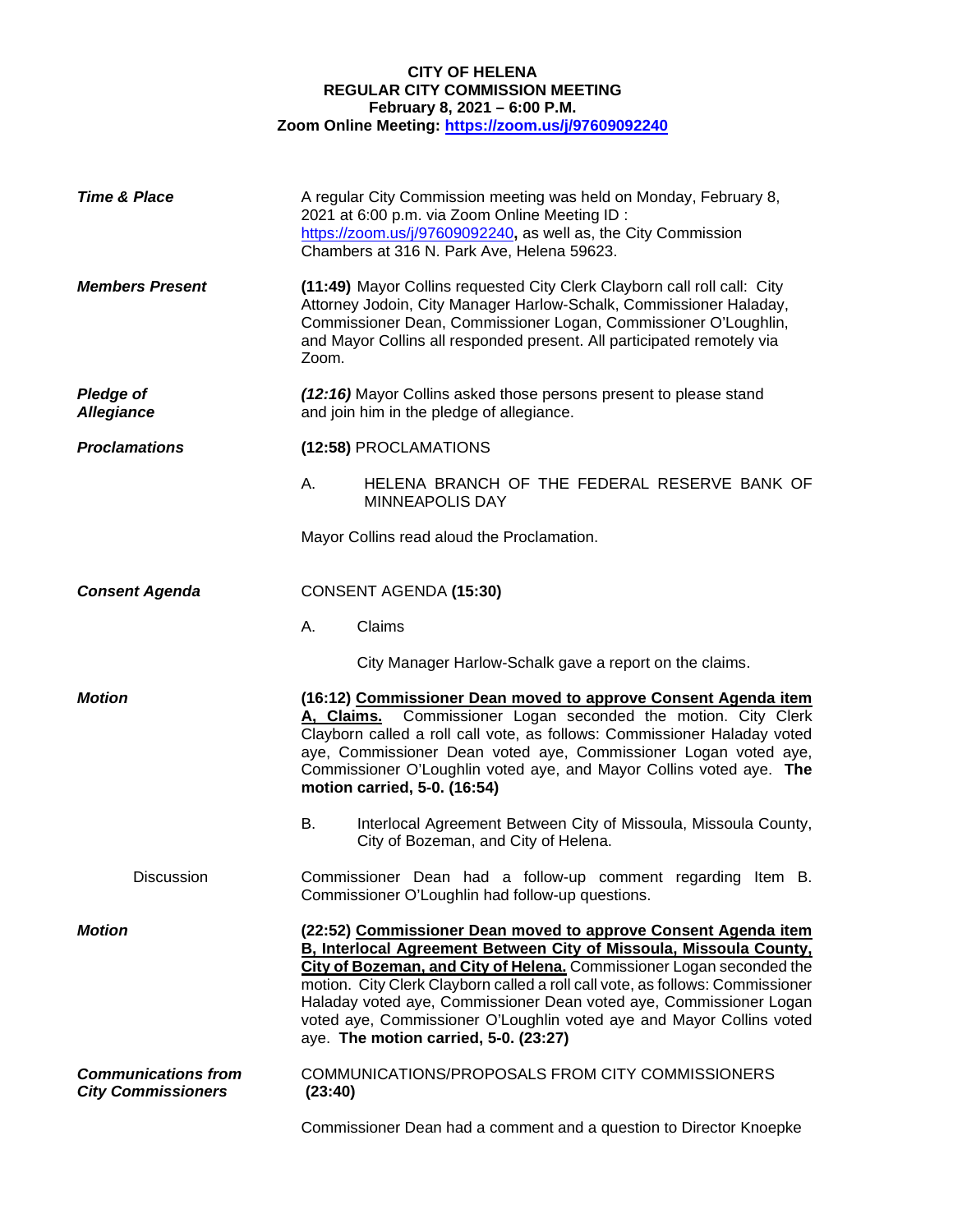regarding snow/snow removal. Director Knoepke provided more information to Commissioner Dean's question.

## *Report of the City Attorney* **(27:17)**

City Attorney Jodoin reported the City did receive a discrimination complaint filed with human rights, however, the complainant had withdrawn the complaint. There is still one HRB discrimination complaint pending. A decision is expected to be made by the first week of March 2021.

## *Report of the City Manager* **(28:23)**

|                        | City Manager Rachel Harlow-Schalk provided an update                                                                                                                                                                                                                                                                                                                                                                                                                                                                                                                                                                                                                                                                                                                                                                                                                                                                                                                                                                                                                                                                                                                                                                                                                                                                                                                                                                                                                                                                                                                                                                                                                                                                                                                                                                                  |
|------------------------|---------------------------------------------------------------------------------------------------------------------------------------------------------------------------------------------------------------------------------------------------------------------------------------------------------------------------------------------------------------------------------------------------------------------------------------------------------------------------------------------------------------------------------------------------------------------------------------------------------------------------------------------------------------------------------------------------------------------------------------------------------------------------------------------------------------------------------------------------------------------------------------------------------------------------------------------------------------------------------------------------------------------------------------------------------------------------------------------------------------------------------------------------------------------------------------------------------------------------------------------------------------------------------------------------------------------------------------------------------------------------------------------------------------------------------------------------------------------------------------------------------------------------------------------------------------------------------------------------------------------------------------------------------------------------------------------------------------------------------------------------------------------------------------------------------------------------------------|
| <b>Report from HCC</b> | COMMUNICATIONS FROM THE HELENA CITIZENS COUNCIL (45:22)<br>HCC Chairperson Dylan Klapmeier gave a report.                                                                                                                                                                                                                                                                                                                                                                                                                                                                                                                                                                                                                                                                                                                                                                                                                                                                                                                                                                                                                                                                                                                                                                                                                                                                                                                                                                                                                                                                                                                                                                                                                                                                                                                             |
| <b>Regular Items</b>   | (32:00)                                                                                                                                                                                                                                                                                                                                                                                                                                                                                                                                                                                                                                                                                                                                                                                                                                                                                                                                                                                                                                                                                                                                                                                                                                                                                                                                                                                                                                                                                                                                                                                                                                                                                                                                                                                                                               |
|                        | A. CONSIDER THE ENLARGEMENT OF THE WATER AND<br>WASTEWATER SERVICE AREA FOR THE LOT LOCATED SOUTH<br>OF THE S RALEIGH AND IOWA INTERSECTION CONSISTING OF<br>MULTIPLE LOTS IN BLOCKS 8,11, AND 12 OF THE COURT<br>HOUSE ADDITION. (SEE EXHIBIT A FOR FULL LEGAL<br><b>DESCRIPTION)</b>                                                                                                                                                                                                                                                                                                                                                                                                                                                                                                                                                                                                                                                                                                                                                                                                                                                                                                                                                                                                                                                                                                                                                                                                                                                                                                                                                                                                                                                                                                                                                |
| <b>Staff Report</b>    | Public Works Director Ryan Leland reported Dale and Dawn<br>Newell, the owners of a large lot in the Court House addition, are<br>requesting enlargement of the water and wastewater service area to<br>include their property located directly south of the S Raleigh and lowa<br>Intersection. The lot is currently undeveloped and there are no utilities<br>installed across the frontage of the property.<br>Staff is requesting for the enlargement of the water and<br>wastewater service area for the lot located directly south of the S Raleigh<br>and lowa Intersection. As conditions for the enlargement, the water main<br>will need to be extended across the frontage of the lot on lowa St. The<br>main may have to be looped, if the fire protection is not adequate. Due to<br>grade changes and existing sewer depths, the sewer main may not be<br>able to extend fully across the frontage of the property but will need to be<br>extended as far as possible meeting all applicable standards, at a<br>minimum 225 to 275 feet from the east property line. The enlargement of<br>the water and wastewater service area will allow for development on<br>existing city lot and for expansion to adjacent lot.<br>Staff recommends a motion to e to conditionally approve, table or<br>deny the application for enlargement of the wastewater service area for<br>the lot located south of the S Raleigh and lowa intersection consisting of<br>multiple lots in Blocks 8,11, and 12 of the Court House addition. (See<br>Exhibit A for full legal description). The condition of approval includes<br>extension of the water main across the frontage along lowa St. and<br>extension of the sewer main up S Raleigh and across the property<br>frontage as far as feasible possible, minimum 225 to 275 feet. |
| <b>Discussion</b>      | (34:05) There were no comments or questions from the Commission.                                                                                                                                                                                                                                                                                                                                                                                                                                                                                                                                                                                                                                                                                                                                                                                                                                                                                                                                                                                                                                                                                                                                                                                                                                                                                                                                                                                                                                                                                                                                                                                                                                                                                                                                                                      |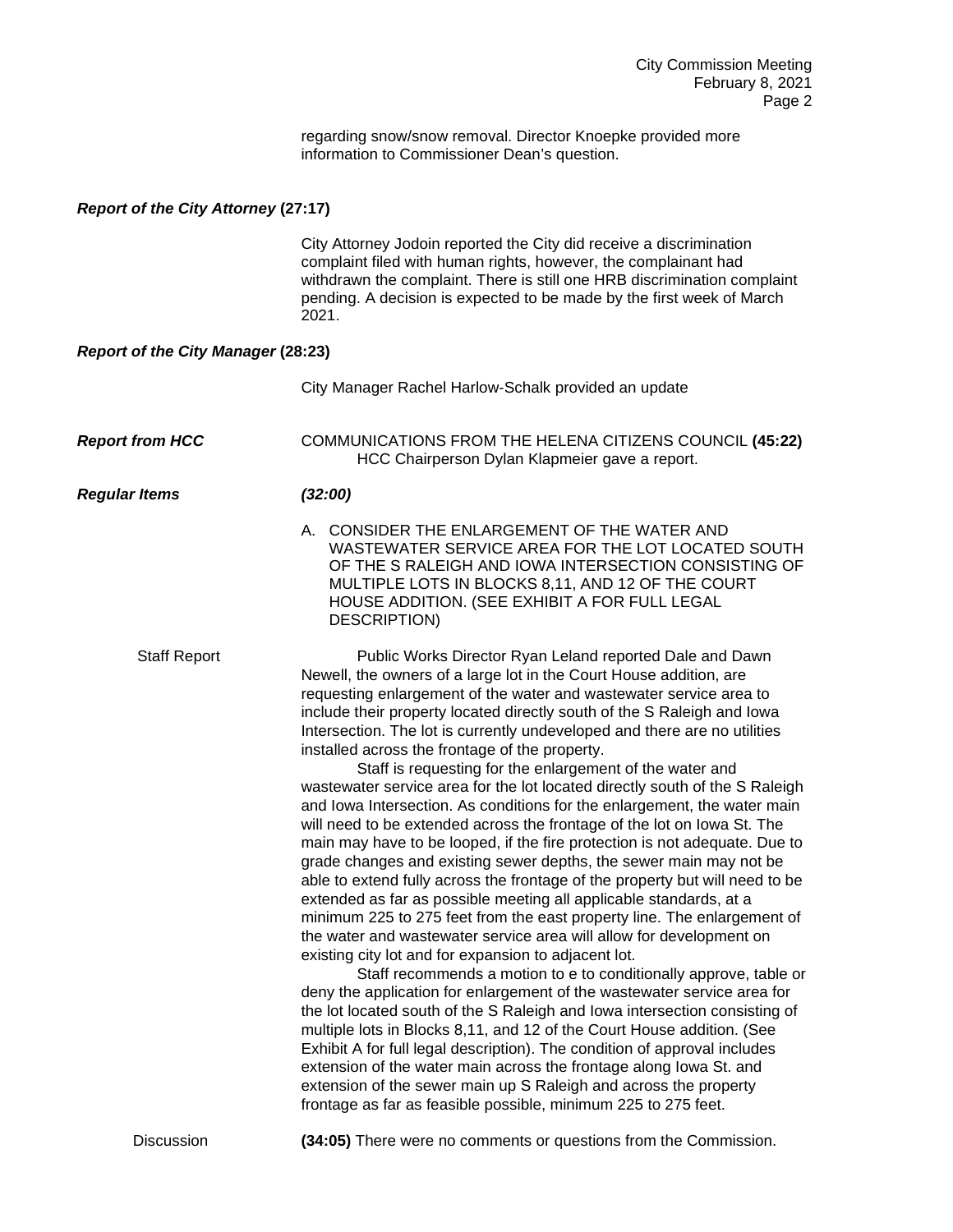|               | <b>Public Comment</b> | (34:13) The Mayor asked for public comments. There were no public<br>comments given.                                                                                                                                                                                                                                                                                                                                                                                                                                                                                                                                              |
|---------------|-----------------------|-----------------------------------------------------------------------------------------------------------------------------------------------------------------------------------------------------------------------------------------------------------------------------------------------------------------------------------------------------------------------------------------------------------------------------------------------------------------------------------------------------------------------------------------------------------------------------------------------------------------------------------|
| <b>Motion</b> |                       | (34:24) Commissioner Logan moved to conditionally approve the<br>application for enlargement of the wastewater service area for the lot<br>located south of the S Raleigh and lowa intersection consisting of<br>multiple lots in Blocks 8,11, and 12 of the Court House addition. (See<br><b>Exhibit A for full legal description). The condition of approval</b><br>includes extension of the water main across the frontage along lowa<br>St. and extension of the sewer main up S Raleigh and across the<br>property frontage as far as feasible possible, minimum 225 to 275<br>feet. Commissioner Dean seconded the motion. |
|               | Discussion            | Commissioner Haladay had a follow-up questions to Director Leland.                                                                                                                                                                                                                                                                                                                                                                                                                                                                                                                                                                |
| <b>Motion</b> |                       | (39:40) City Clerk Clayborn called a roll call vote, as follows: Commissioner<br>Haladay voted aye, Commissioner Dean voted aye, Commissioner Logan<br>voted aye, Commissioner O'Loughlin voted aye, and Mayor Collins voted<br>aye. The motion carried, 5-0. (39:59)                                                                                                                                                                                                                                                                                                                                                             |
|               |                       | B. CONSIDER AN ORDINANCE AMENDING THE CITYS<br>REGULATIONS CONCERNING THE PARKING OF VEHICLES,<br>TRAILERS, RECREATIONAL VEHICLES, AND BOATS ON CITY<br>STREETS DURING WINTER BY AMENDING TITLE 7, PUBLIC<br>WAYS AND PROPERTY, CHAPTER 8 SNOW AND ICE, OF THE<br>HELENA CITY CODE. (40:25)                                                                                                                                                                                                                                                                                                                                       |
|               | <b>Staff Report</b>   | Transportation Systems Director David Knoepke reported current<br>City Code does not reflect changes to snow route along 6th Ave. or<br>means to permit a construction trailer and other minor revisions. Staff<br>proposed the revised ordinance to accurately describe the snow route<br>along 6th Ave, allow the City Manager to permit certain trailers along<br>roadways between November 1 and April 15th and other minor wording<br>revisions.                                                                                                                                                                             |
|               |                       | Staff recommends a motion to approve first passage of an<br>ordinance amending the City's regulations concerning the parking of<br>vehicles, trailers, recreational vehicles, and boats on city streets during<br>winter by amending Title 7, Public Ways and Property, Chapter 8 Snow<br>and Ice, of the Helena City Code.                                                                                                                                                                                                                                                                                                       |
|               | Discussion            | (42:42) Commissioner Haladay had follow-up questions.                                                                                                                                                                                                                                                                                                                                                                                                                                                                                                                                                                             |
|               | <b>Public Comment</b> | (44:20) The Mayor asked for public comments. There were no public<br>comments given.                                                                                                                                                                                                                                                                                                                                                                                                                                                                                                                                              |
| <b>Motion</b> |                       | (44:26) Commissioner Dean moved to approve first passage of an<br>ordinance amending the City's regulations concerning the parking of<br>vehicles, trailers, recreational vehicles, and boats on city streets<br>during winter by amending Title 7, Public Ways and Property,<br>Chapter 8 Snow and Ice, of the Helena City Code. Commissioner<br>O'Loughlin seconded the motion. City Clerk Clayborn called a roll call<br>vote, as follows: Commissioner Haladay voted aye, Commissioner Dean<br>voted aye, Commissioner Logan voted aye, Commissioner O'Loughlin                                                               |